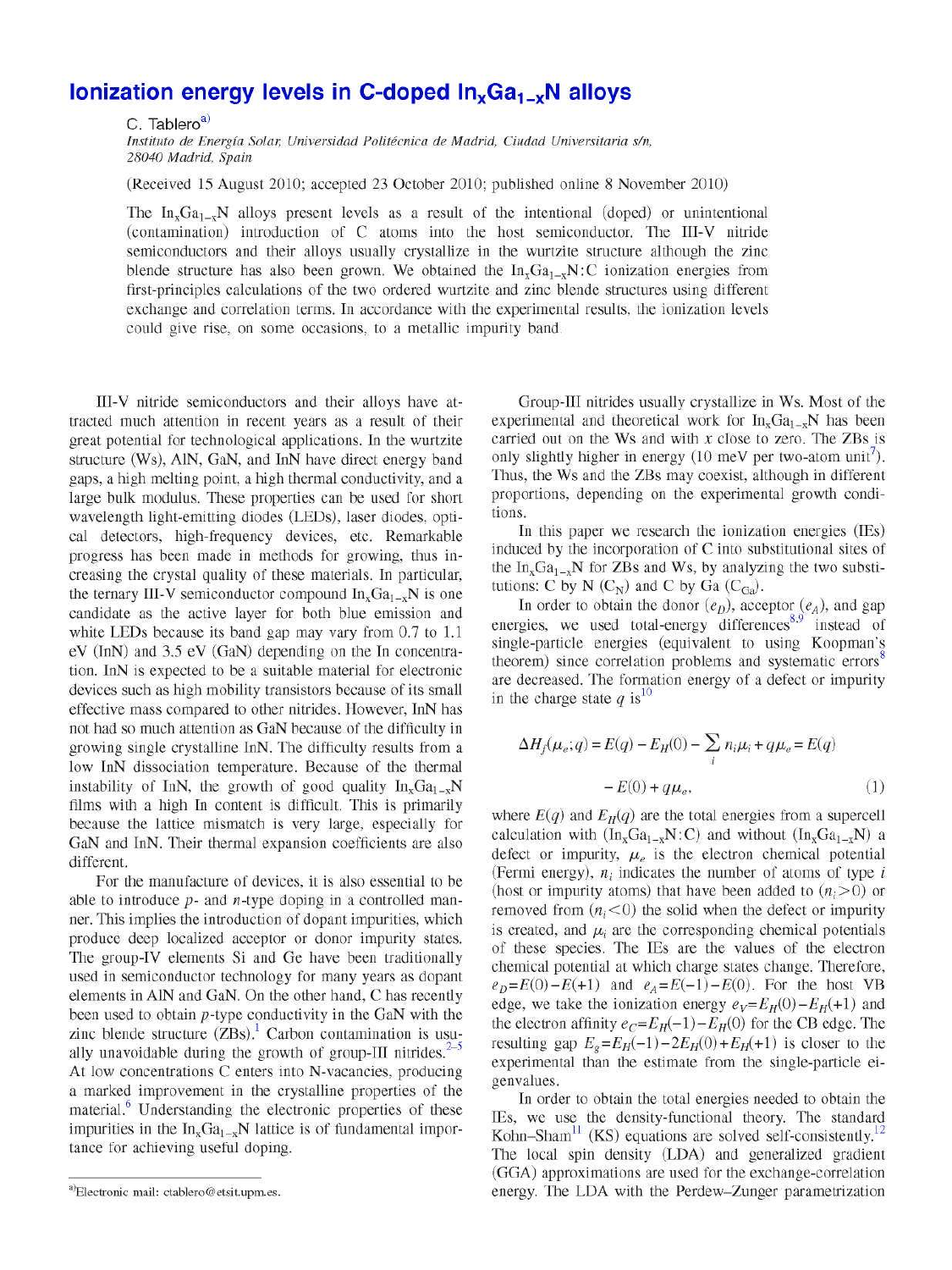

FIG. 1. (Color online) Difference between the energies of the Ws and the ZBs as a function of *x* with both GGA and LDA.

to the Ceperley–Alder numerical data, $13$  and the GGA in the form of Perdew, Burke, and Ernzerhof.<sup>14</sup> The standard Troullier–Martins<sup>15</sup> pseudopotentials are adopted and expressed in the Kleinman-Bylander<sup>16</sup> factorization. The valence wave functions are expanded in a numerically localized pseudoatomic orbital basis set.<sup>17</sup> A double-zeta with polarization basis set has been used for all atoms. The dimensión of the *k* point grid varies with the cell size in order to keep a constant *k* point density in the Brillouin zone.

In order to study the  $In_xGa_{1-x}N$  alloys, we have used a large number of ordered ZBs and Ws with varying In compositions. For the Ws, we have used 32- and 108-atom supercells. For the ZBs, we have used 54-, 64-, and 216-atom supercells. Theoretical results<sup>18,19</sup> indicate that the equilibrium lattice constant  $c$  in the Ws shows a linear variation versus *x,* but the lattice parameter *a* shows a slight deviation from that calculated in the linear interpolation of the binaries. Nevertheless, this slight deviation has almost no influence on the calculated IEs. Therefore, for both the ZBs and the Ws, we have used the lattice parameters from the linear interpolation of the binaries.

When the Ga atoms are replaced by In atoms, the number of nonequivalent structures is large. Experimentally, the results indicate a good homogeneity<sup>20</sup> of these alloys. Therefore, we have used the most homogeneous structures for the calculations. Other nonequivalent local structures for some calculations. Other nonequivalent local structures for some

concentrations have been analyzed in the literature.<br>19' Eirst wa baya obtained the energy difference bety First, we have obtained the energy difference between the Ws and the  $ZBs$  as a function of  $x$ , with both GGA and LDA (Fig. 1). The energy differences are small, between 6 and 16 meV depending on  $x$ . These results are in accordance with the results in the literature<sup>t</sup> of 10 meV per two-atom with the results in the literature of 10 meV per two-atom<br>unit reference. Thus, the Ws and the TRs could coevist and will be analyzed in this work.

Figure 2 and 3 show the variation of the  $e<sub>D</sub>$ ,  $e<sub>A</sub>$ , and CB  $(e_c)$  edge with the concentration x of  $\text{In}_x\text{Ga}_{1-x}\text{N}$ : C alloys for *the two substitutions and two exchange-correlation function*als. These energies have been referenced to the VB  $(e_v)$ edge, i.e.,  $e_V = 0$  and  $E_g = e_C$ . When the M atom (N or Ga) is substituted by C, the charge state is neutral ( $C^0_M$ ). The  $e_D$  and  $e_A$  correspond to the  $C_M^{1+}/C_M^0$  and  $C_M^{0}/C_M^{1-}$  transformations, respectively. Therefore, the  $\mu_e$  energy range where the



FIG. 2. (Color online)  $e_D$ ,  $e_A$  and gap ( $E_g = e_C$ ) energies for the C<sub>N</sub> substitution in  $In_xGa_{1-x}N$  as a function of x for both the ZBs (panels a and b) and Ws (panels c and d), and with both, GGA (panels a and c), and LDA (panels b and d). The VB edge *(ev)* has been chosen as zero energy.

charge state  $C^0_M$  is stable is between  $e_D$  and  $e_A$  in Figs. 2 and 3. The  $C_M^{\perp +}$  and  $C_M^{\perp -}$  charge states are stable when  $\mu_e$  is below *eD* and above *eA,* respectively.

The experimental gaps for the GaN at the Ws and at the ZBs are 3.41-3.55 eV (Refs. 22 and 23) and 3.21-3.45 eV (Refs. 22 and 24), respectively. The experimental gap currently accepted for the InN at the Ws is  $0.7-1.1$  eV.<sup>25</sup> These experimental values compare well with our results for  $x=0$ and  $x=1$ , respectively, in Figs. 2 and 3.

For the  $C_N$  substitution in GaN, the IEs reported experimentally in the literature with respect to the VB edge are  $e_A = 0.215$ ,  $\frac{1}{2}$  0.23, and 0.86 eV.<sup>26</sup> Some of the values obtained from theoretical studies are  $e_A = 0.2$  eV (Ws),<sup>27</sup> 0.37 eV,<sup>28</sup> 0.26 eV (Ref. 29) (ZBs), 0.80 eV (Ws),<sup>30</sup> and  $e_D$  $= 0.16$  eV (ZBs).<sup>29</sup> The results in Fig. 2 for the  $e_A$  with x =0 are within the range of experimental and other theoretical results. For the ZBs the  $e<sub>D</sub>$  is also very close to the VB, in accordance with Ref. 29.



FIG. 3. (Color online) The same legend as in Fig. 2, but for the  $C_{Ga}$ substitution.